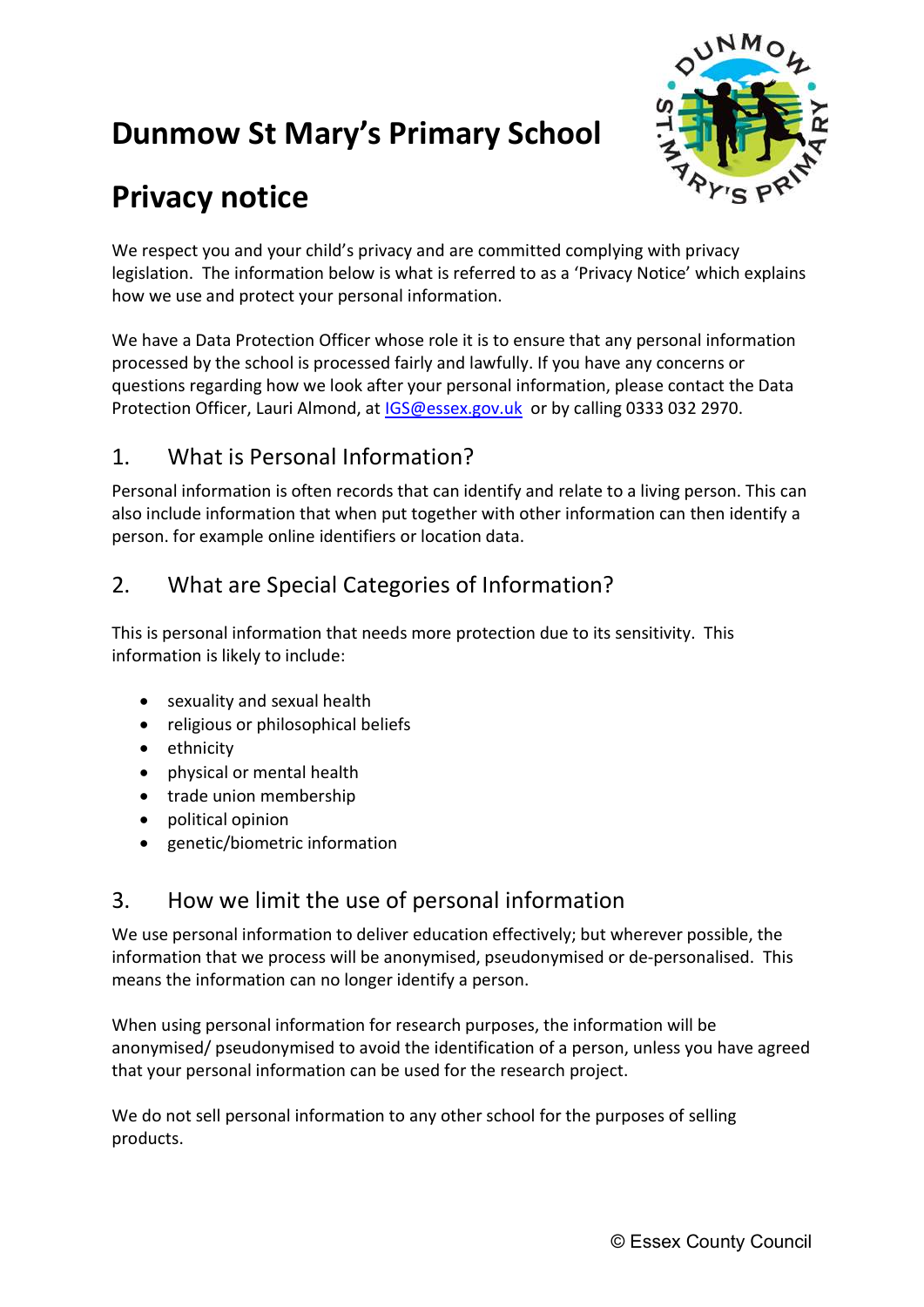#### 4. Why we use personal information



We use personal information to help us run the school effectively, deliver a quality education, and safeguard pupils and staff. Please see our service specific notices which explains how we use personal information for each of our activities.

#### 5. Your privacy rights

The law provides you with a number of rights to control the processing of your personal information:

### Accessing the information we hold about you

You have the right to ask for all the information we have about you. When we receive a request from you in writing, we must normally give you access to everything we have recorded about you. However, we will not let you see any parts of your record which contain:

- Confidential information about other people; or
- Information a professional thinks will cause serious harm to your or someone else's physical or mental wellbeing; or
- If we think that the prevention or detection of crime may be adversely affected by disclosing information to you.

This applies to paper and electronic records. If you ask us, we will also let others see your record (except if one of the points above applies). If you cannot ask for your records in writing, we will make sure there are other ways you can apply. If you have any queries regarding access to your information please contact admin@dsmprimary.essex.sch.uk or 01371 872340.

### Changing information you believe to be inaccurate

You should let us know if you disagree with something written on your file. We may not always be able to change or remove the information; however, we will correct factual inaccuracies and may include your comments in the records. Please use the contact details above to report inaccurate information.

## Asking for your information to be deleted (right to be forgotten)

In some circumstances you can request the erasure of the personal information used by us, for example:

- Where the personal information is no longer needed for the purpose for which it was collected
- Where you have withdrawn your consent to the use of your information and there is no other legal basis for the processing
- Where there is no legal basis for the use of your information
- Where erasure is a legal obligation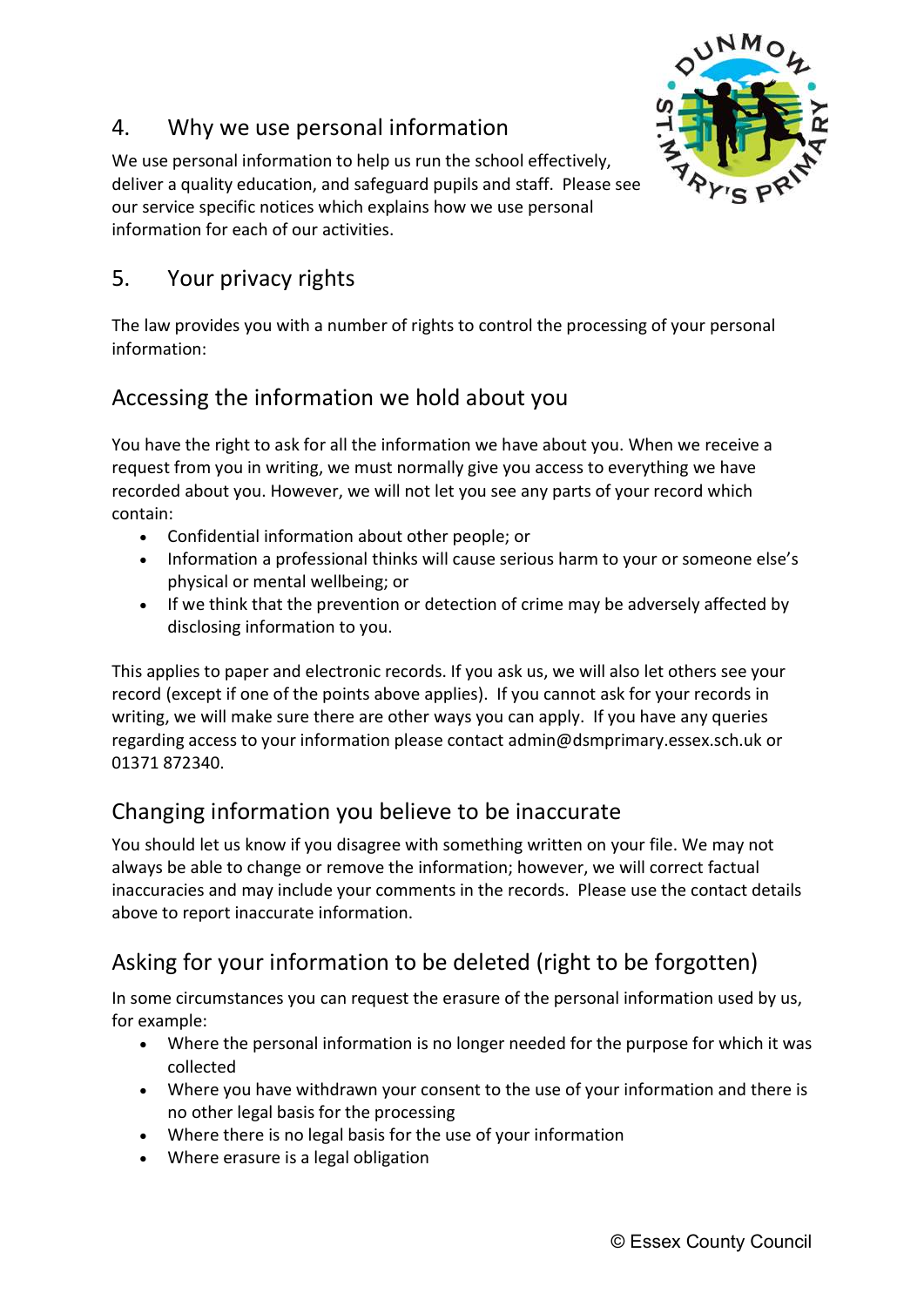Where personal information has been shared with others, we shall make every reasonable effort to ensure those using your personal information comply with your request for erasure.



Please note that the right to erasure does not extend to using your personal information where:

- Is required by law
- It is used for exercising the right of freedom of expression
- It is in the public interest in the area of public health
- It is for archiving purposes in the public interest, scientific or historical research purposes, or statistical purposes where it would seriously affect the achievement of the objectives of the processing
- It is necessary for the establishment, defense or exercise of legal claims.

#### Restricting what your information is used for

You have the right to ask us to restrict what we use your personal information for where one of the following applies:

- You have identified inaccurate information, and have notified us of this
- Where using your information is unlawful, and you wish us to restrict rather than erase the information
- Where you have objected to us using the information, and the legal reason for us using your information has not yet been provided to you

When information is restricted it cannot be used other than to securely store the information, and with your consent, to handle legal claims, protect others, or where it is for important public interests of the UK. Where restriction of use has been granted, we will inform you before the use of your personal information is resumed.

You have the right to request that we stop using your personal information in some circumstances, for example where we are relying on your consent. However we are required by law to use personal information to deliver education services so for those purposes we could not grant your request.

## Computer based decisions about you and if you are 'profiled'

You have the right to object about decisions being made about you by automated means (by a computer and not a human being), unless it is required for any contract you have entered into, required by law, or you have consented to it. You also have the right to object if you are being 'profiled'. Profiling is where decisions are made about you based on certain things in your personal information.

If you have concerns regarding automated decision making, or profiling, please contact the school who will advise you about how your information is being used.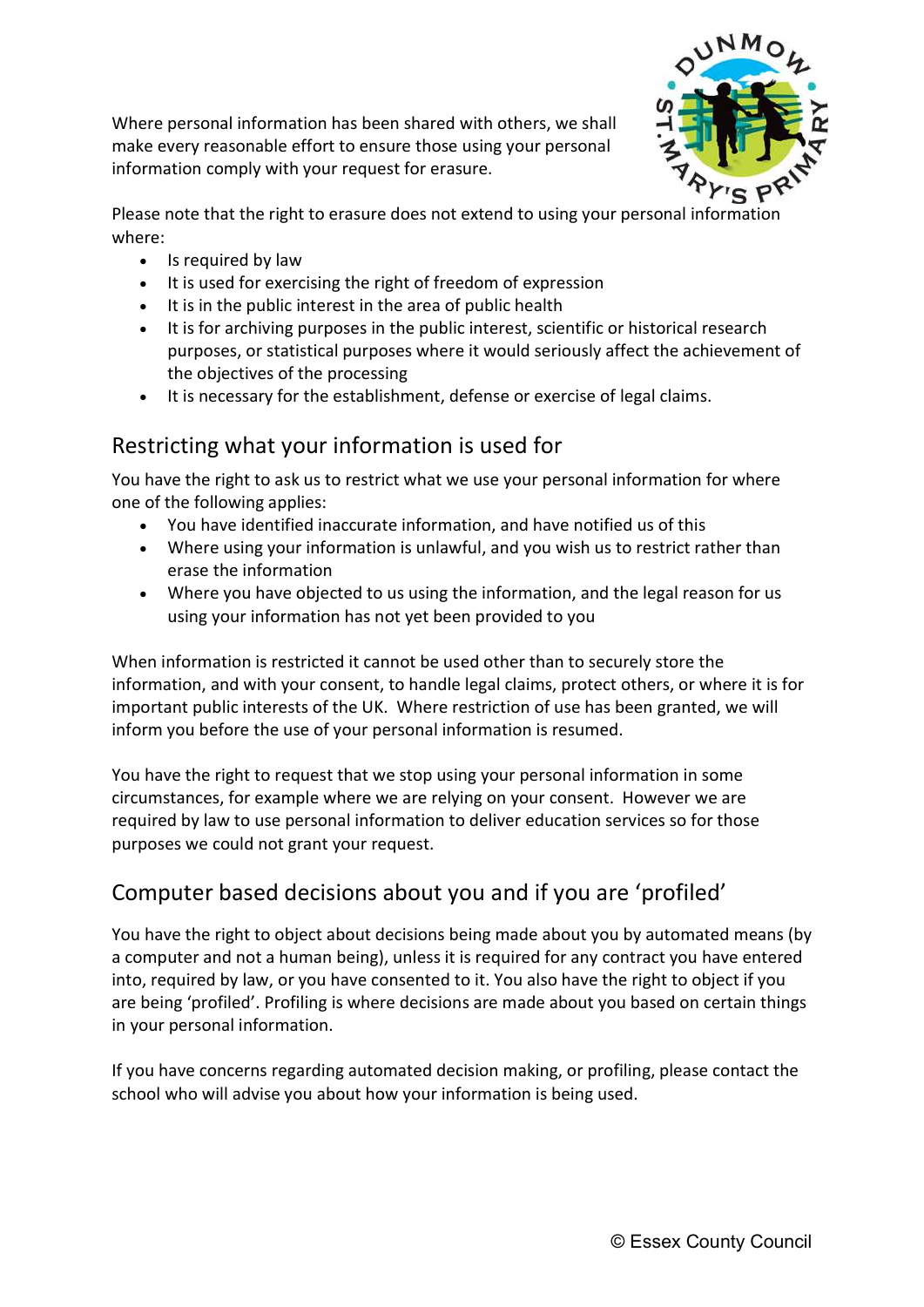## 6. Who will we share your personal information with?



As explained in our service specific notices we use a range of

companies and partners to either store personal information or to manage it for us. Where we have these arrangements there is always a contract, memorandum of understanding or information sharing protocol in place to ensure that the school complies with information protection law. We complete privacy impact assessments before we share personal information to ensure their compliance with the law.

Sometimes we have a legal duty to provide information about people to other schools, e.g. Child Protection concerns or statutory returns to the Department for Education, for example the school census.

We may also share your personal information when we feel there is a good reason that is more important than protecting your confidentiality. This does not happen often, but we may share your information:

- To find and stop crime or fraud; or
- if there are serious risks to the public, our staff or to other professionals; or
- to protect a child.

The law does not allow us to share your information without your permission, unless there is proof that someone is at risk or it is required by law. This risk must be serious before we can go against your right to confidentiality. When we are worried about physical safety or we feel that we need to take action to protect someone from being harmed in other ways, we will discuss this with you and, if possible, get your permission to tell others about your situation. We may still share your information if we believe the risk to others is serious enough to do so.

There may also be rare occasions when the risk to others is so great that we need to share information straight away. If this is the case, we will make sure that we record what information we share and our reasons for doing so. We will let you know what we have done and why as soon as or if we think it is safe to do so.

We are required by law to share certain information with the Department for Education; for more details on how they use personal information please click here

We are also required to share some information with Essex County Council; for more details on how they use personal information please click here

If you live or attend school in Southend Borough Council area you will find their privacy notice here

If you live or attend school in the Thurrock Council area you will find their privacy notice here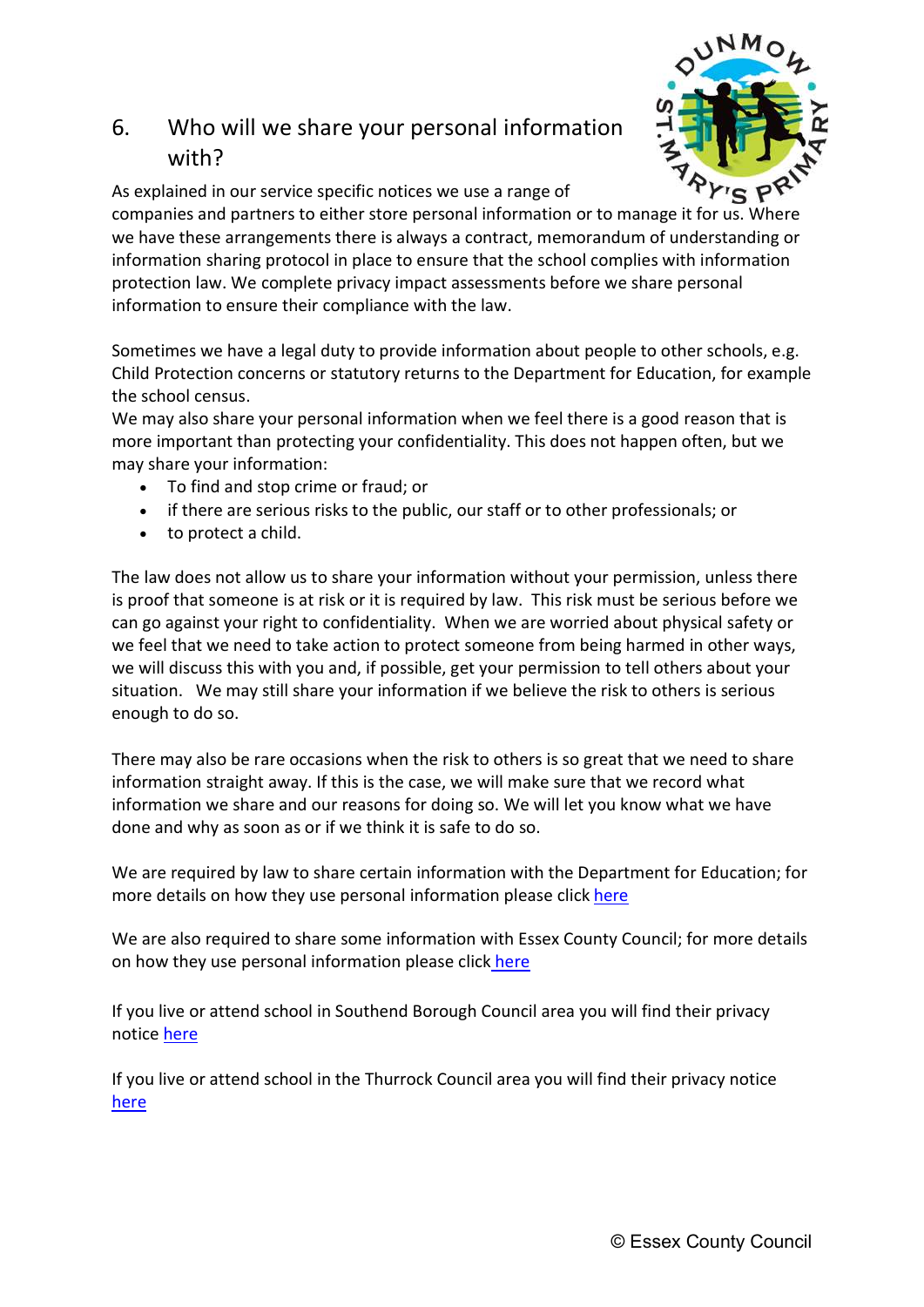### 7. How do we protect your information?



We will do what we can to make sure we hold personal records (on paper and electronically) in a secure way, and we will only make them available to those who have a right to see them. Our security measures include:

- Encryption allows information to be hidden so that it cannot be read without special knowledge (such as a password). This is done with a secret code or cypher. The hidden information is said to be encrypted.
- Controlling access to systems, networks and buildings allows us to stop people who are not allowed to view your personal information from getting access to it.
- Training for our staff allows us to make them aware of how to handle information and how and when to report when something goes wrong.
- Ways for us to access your information should something go wrong and our systems not work, including how we manage your information in event of an emergency or disaster.
- Regular testing of our technology and processes including keeping up to date on the latest security updates (commonly called patches).

### If your information leaves the country

Sometimes, for example where we receive a request to transfer school records to a new school, it is necessary to send that information outside of the UK. In such circumstances additional protection will be applied to that information during its transfer, and where the receiving country does not have an adequacy decision, advice will be sought from the Information Commissioners Office prior to the information being sent.

### 8. How long do we keep your personal information?

Our retention schedule lists how long your information may be kept for different purposes. A copy of our retention schedule can be requested from our school office.

#### 9. Where can I get advice?

You can contact our Data Protection Officer at IGS@essex.gov.uk or by calling 0333 032 2970.

For independent advice about information protection, privacy and information sharing issues, you can contact the Information Commissioner's Office (ICO) at:

Information Commissioner's Office Wycliffe House Water Lane Wilmslow Cheshire SK9 5AF

Tel: 0303 123 1113 (local rate) or 01625 545 745 if you prefer to use a national rate number